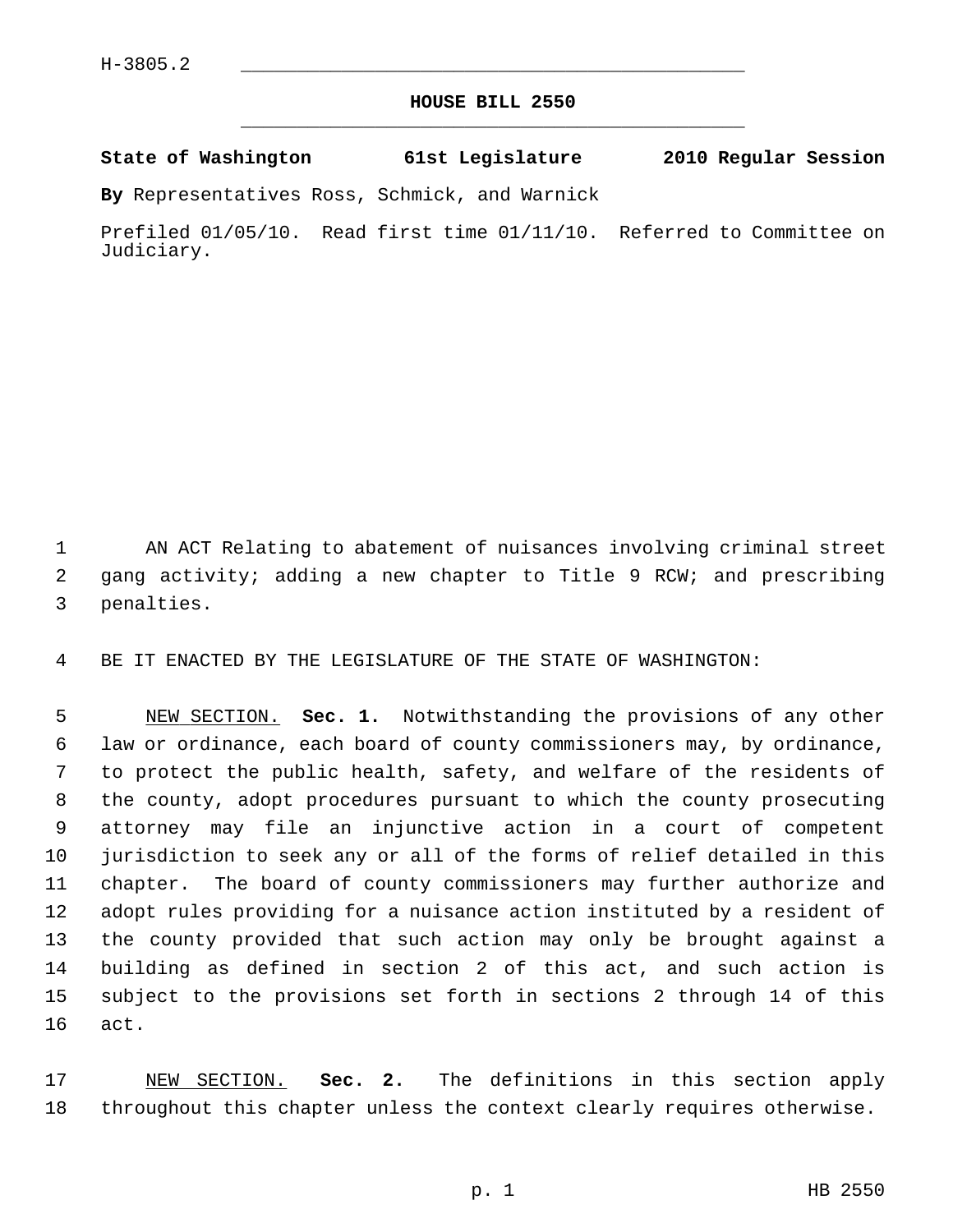1 (1) "Building" includes, but is not limited to, any structure or 2 separate part or portion thereof, whether permanent or not, or the 3 ground itself.

 4 (2) "Criminal street gang activity" means a pattern of criminal 5 street gang activity as defined in RCW 9.94A.030.

 6 (3) "Criminal street gang associate or member" and "criminal street 7 gang-related offense" have the meaning prescribed in RCW 9.94A.030.

 8 NEW SECTION. **Sec. 3.** An ordinance may authorize an action 9 providing for a temporary or permanent injunction against any specific 10 criminal street gang associate or member to enjoin his or her activity 11 which is associated with any criminal street gang activity or any 12 criminal street gang-related offense and which is occurring within the 13 county.

14 NEW SECTION. **Sec. 4.** An ordinance may authorize an action 15 providing for a temporary or permanent injunction against any building 16 or unit within a building used for the purpose of aiding, promoting, or 17 conducting criminal street gang activity, and every building or unit 18 within a building wherein or upon which such acts take place. In a 19 multiunit building, only the offending unit shall be declared a 20 nuisance, and only the offending unit shall be enjoined, abated, and 21 prevented.

22 NEW SECTION. **Sec. 5.** (1) Upon application for a temporary 23 restraining order or preliminary injunction, the court may, upon a 24 showing of good cause, issue an ex parte restraining order or 25 preliminary injunction, preventing the defendant and all other persons, 26 other than the legal owner, from removing or in any manner interfering 27 with the personal property and contents of the place where the nuisance 28 is alleged to exist and may grant preliminary equitable relief as is 29 necessary to prevent the continuance or recurrence of the nuisance 30 pending final resolution of the matter on the merits. Pending the 31 decision, the stock in trade may not be so restrained, but an inventory 32 and full accounting of all business transactions may be required.

33 (2) The restraining order or preliminary injunction may be served 34 by handing to and leaving a copy with any person in charge of the place 35 or residing in the place, or by posting a copy in a conspicuous place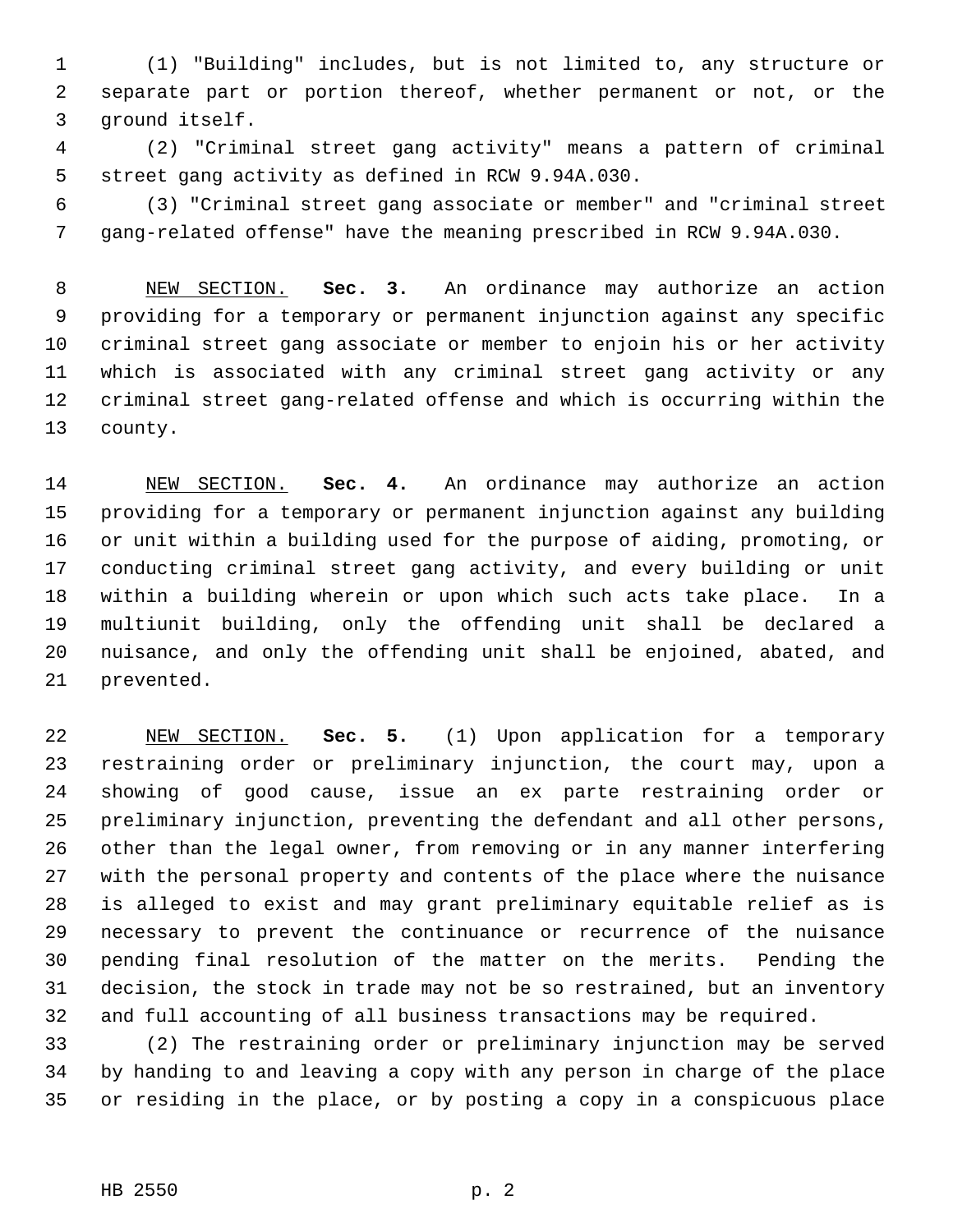1 at or upon one or more of the principal doors or entrances to the 2 place, or by both delivery and posting. The officer serving the order 3 or injunction shall forthwith make and return into court an inventory 4 of the personal property and contents situated in and used in 5 conducting or maintaining the nuisance. Additionally, a copy of the 6 restraining order or preliminary injunction must be sent by registered 7 mail to the owner of the building.

 8 (3) Any violation of the order or injunction is a contempt of 9 court, and where the order or injunction is posted, mutilation or 10 removal thereof while the same remains in force is a contempt of court 11 if the posted order or injunction contains a notice to that effect.

12 NEW SECTION. **Sec. 6.** An action under this chapter shall have 13 precedence over all other actions, except prior matters of the same 14 character, actions under chapter 7.43 RCW, criminal proceedings, 15 election contests, hearings on temporary restraining orders and 16 injunctions, foreclosures by a legal owner, and actions to forfeit 17 vehicles used in violation of the uniform controlled substances act.

18 NEW SECTION. **Sec. 7.** A copy of the complaint, together with a 19 notice of the time and place of the hearing of the action, shall be 20 served upon the defendant at least three business days before the 21 hearing. Service may also be made by posting the papers in the same 22 manner as is provided for in section 5 of this act. In addition to 23 service by posting, a copy of the complaint must be sent by registered 24 mail to the owner of the building or the agent of the owner. If the 25 hearing is then continued at the request of any defendant, all 26 temporary orders and injunctions shall be extended as a matter of 27 course.

28 NEW SECTION. **Sec. 8.** (1) Except as provided in subsection (2) of 29 this section, if the existence of the nuisance is established in the 30 action, an order of abatement shall be entered as part of the final 31 judgment in the case. The plaintiff's costs in the action, including 32 those of abatement, are a lien upon the building or unit within a 33 building, subject to the lien of the legal owner. The lien is 34 enforceable and collectible by execution issued by order of the court.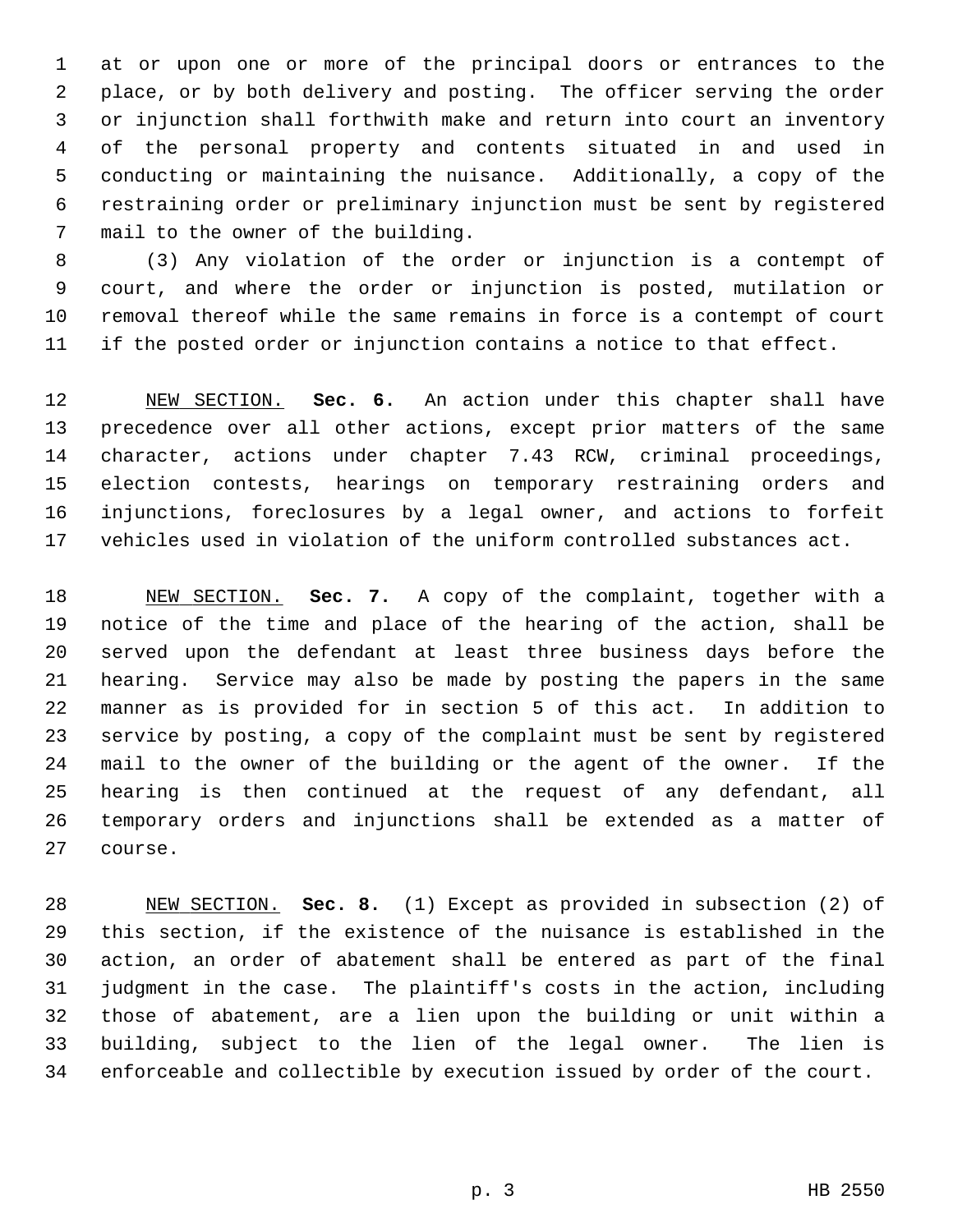1 (2) If the court finds and concludes that the owner of the building 2 or unit within a building:

 3 (a) Had no knowledge of the existence of the nuisance or has been 4 making reasonable efforts to abate the nuisance;

 5 (b) Has not been guilty of any contempt of court in the 6 proceedings; and

 7 (c) Will immediately abate any such nuisance that may exist at the 8 building or unit within a building and prevent it from being a nuisance 9 within a period of one year thereafter, the court shall, if satisfied 10 with the owner's good faith, order the building or unit within a 11 building to be delivered to the owner, and no order of abatement shall 12 be entered. If an order of abatement has been entered and the owner 13 subsequently meets the requirements of this subsection, the order of 14 abatement shall be canceled.

15 NEW SECTION. **Sec. 9.** Any final order of abatement issued under 16 this chapter shall:

17 (1) If the building or unit is not subject to the interests of 18 innocent legal owners, provide for the immediate closure of the 19 building or unit within a building against its use for any purpose, and 20 for keeping it closed for a period of one year unless released sooner 21 as provided in this chapter; and

22 (2) State that while the order of abatement remains in effect, the 23 building or unit within a building shall remain in the custody of the 24 court.

25 NEW SECTION. **Sec. 10.** An intentional violation of a restraining 26 order, preliminary injunction, or order of abatement under this chapter 27 brought by a political subdivision is a misdemeanor and shall be 28 punishable as such. If the violation also constitutes a criminal 29 offense under another provision of the law, the violation may be 30 prosecuted pursuant to this section or the other provision of law, or 31 both.

32 NEW SECTION. **Sec. 11.** Whenever the owner of a building or unit 33 within a building upon which the act or acts constituting the contempt 34 have been committed, or the owner of any interest in the building or 35 unit has been found in contempt of court, and fined in any proceedings